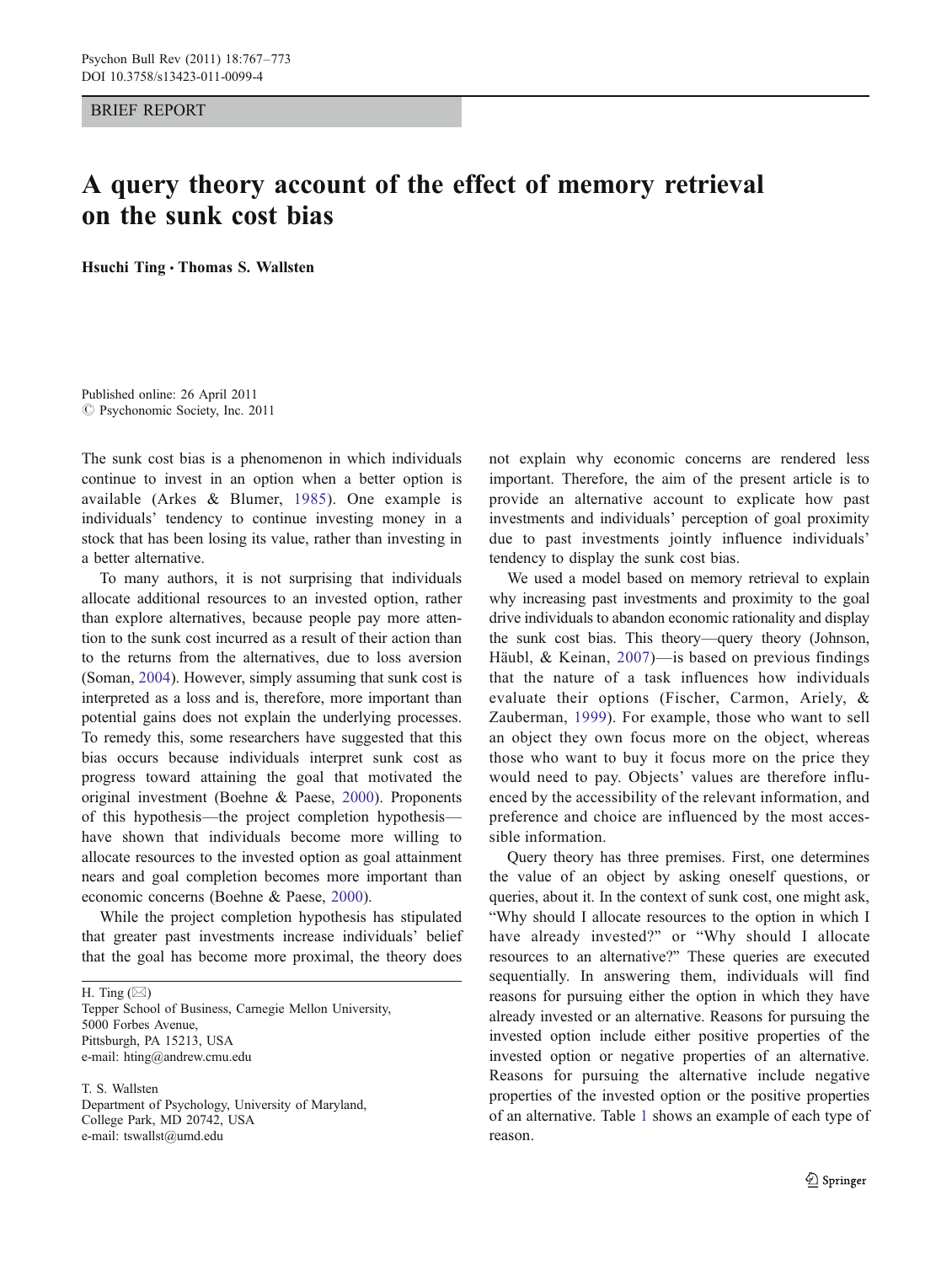<span id="page-1-0"></span>

| <b>Table 1</b> Examples of reasons provided by participants |                                  |                                    |
|-------------------------------------------------------------|----------------------------------|------------------------------------|
| Option                                                      | Properties of the Queries        |                                    |
|                                                             | Positive                         | Negative                           |
| Invested                                                    | I can share it with someone else | More calories than small chocolate |
| Alternative                                                 | Easier to carry                  | Not enough for me                  |

The top-left and bottom-right cells contain reasons for pursuing the invested option (big chocolate bar). The top-right and bottom-left cell contain reasons for pursuing the alternative (small chocolate bar)

Second, the sequential queries are generated serially and focus on the most important option or the current state of affairs first (Johnson et al., [2007;](#page-6-0) Weber & Johnson, [2009](#page-6-0)). On the basis of previous research showing that since individuals consider options that have incurred sunk costs as the status quo (Whyte, [1986](#page-6-0)), they should produce queries about why they should pursue the invested options before considering the alternative, because it is the focal point in their decision-making. Thus, we hypothesize that reasons for pursuing the invested option will be generated before reasons for pursuing an alternative. In addition, building on the project completion hypothesis (Boehne & Paese, [2000\)](#page-6-0), this pattern should be more pronounced when individuals progress toward the goal that motivated their original investment as their motivation to attain it becomes stronger.

Third, the order in which the queries are generated affects valuations. Earlier queries are weighted more heavily in individuals' value construction than are later questions and, thus, exert a greater influence on valuation. Query theory therefore stipulates that reasons for pursuing the invested option should be more numerous and be retrieved earlier than reasons for pursuing any of the alternatives. The third premise is based on the memory retrieval process. Prior research has shown that a recalled item will increase recall of similar items by the process of shared context. However, recalled items can also decrease the likelihood that non retrieved items will be recalled later; and the greater the likelihood that an item will be recalled, the greater the inhibition of recall of the later non retrieved items (Anderson & Spellman, [1995](#page-6-0); Raaijmakers & Shiffrin, [1981](#page-6-0)).

Query theory has been used to explain other decision biases. Previous research has shown that the endowment effect arises because ownership induces individuals to attend to the item they own and, subsequently, generate queries about that item first (Johnson et al., [2007\)](#page-6-0). On inter temporal choice, researchers demonstrated that the time of consumption (i.e., now or some time later) influences the order and number of impatient thoughts about immediate consumption that are generated (Weber et al., [2007\)](#page-6-0). On attribute framing, the authors found that political affiliations

biased which tax scheme (carbon tax vs. carbon offset) is queried first, which, in turn, determines respondents' aversion toward tax or offset (Hardisty, Johnson, & Weber, [2010](#page-6-0)). In sum, prior studies have shown that the option that draws the most attention will be queried first, thereby biasing individuals' perception about the choice. In all cases, forcing participants to query the option they paid less attention to reverses their preference.

We believe that the query theory can be applied to understanding and, therefore, attenuating individuals' tendency to display the bias, contrary to the loss aversion and project completion accounts, which offer no solution on how to mitigate the sunk cost bias. Experiment 1 shows that the balance of reasons supporting continued allocation of resources to an invested option versus to an alternative depends on the progress toward the goal and on sunk cost. Specifically, because individuals query the current state of affairs—in this case, the goal outcome some distance away before querying alternative options, we hypothesize that the greater the progress toward the goal, the more the reasons will favor continuing, rather than pursuing the alternative. Also, the greater the progress at the time the reasons are generated, the earlier in the sequence of reasons will those for continuing appear. This imbalance in reason generation will, in turn, exaggerate the perceived value difference between the invested and an alternative option, thereby increasing individuals' tendency to display the sunk cost bias. Experiment 2 shows that forcing individuals to generate reasons in favor of an alternative option before an invested option reduces the sunk cost bias.

# Experiment 1

# Method

Participants Ninety-seven undergraduates from the University of Maryland participated in the study in exchange for course credit.

Design and procedure The participants were first shown a big (100-g) chocolate bar and a small (35-g) chocolate bar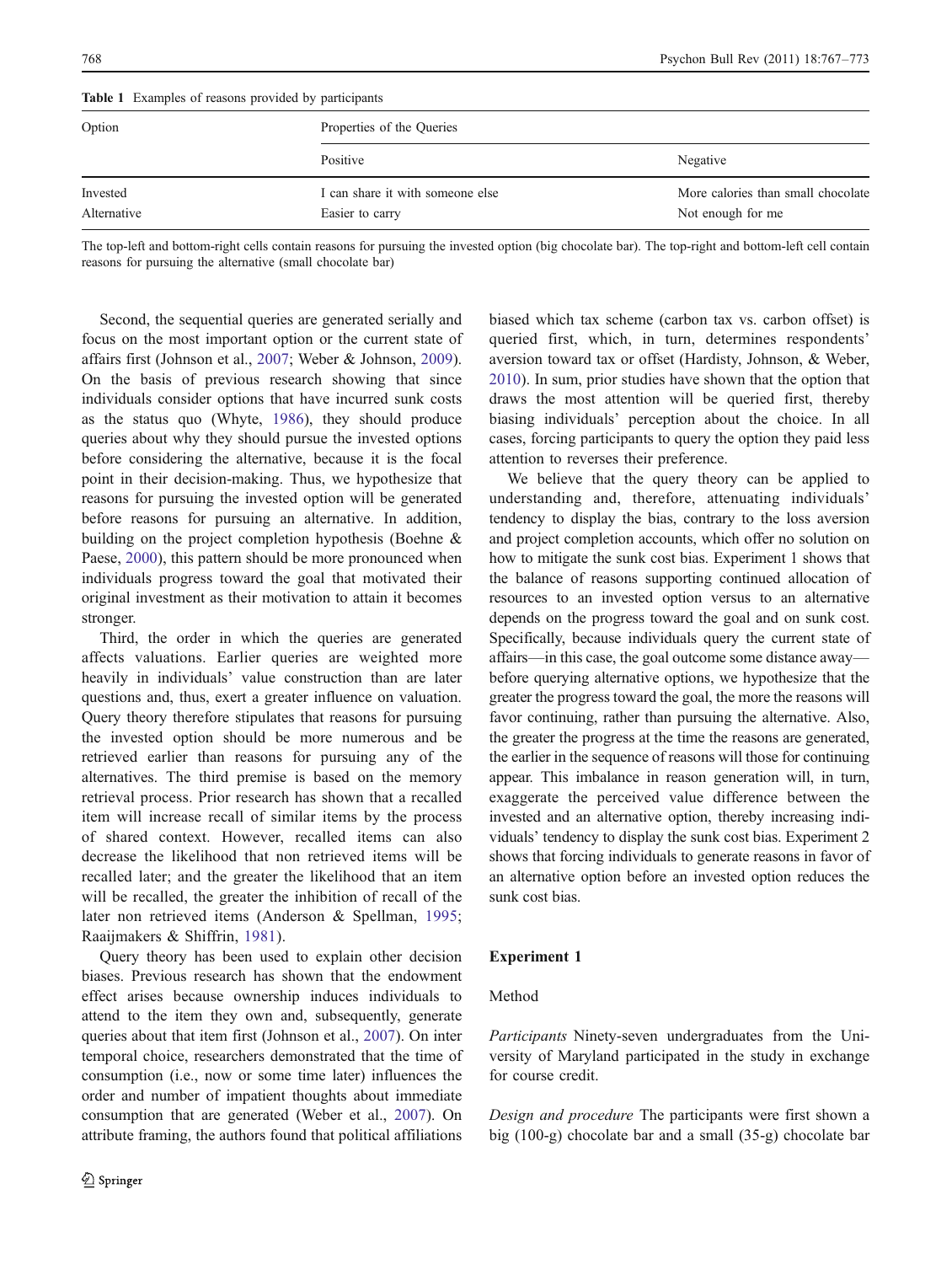side by side. They learned that they could win the larger bar if they solved enough anagrams on the computer; otherwise, they would receive the smaller one. Therefore, the large chocolate bar was the invested option, while the small chocolate bar was the alternative option.

The participants were then randomly assigned to either approximate ( $n = 52$ ) or a distant ( $n = 45$ ) group; those in the proximate group were told that they needed to solve 20 anagrams to get a big chocolate bar, and those in the distant group were told that they needed to solve 30. Unbeknownst to participants, the experiment had two parts. Participants first attempted Part 1 of the experiment, in which they were presented with 30 anagrams, of which half were easy and half difficult. All anagrams consisted of words of four to six letters drawn from the MRC Psycholinguistic Database, with familiarity ratings between 100 and 700 (Wilson, [1988\)](#page-6-0). The difficult anagrams consisted of rare words with familiarity ratings between 100 and 200 (e.g., lagan, pavis), whereas the easy anagrams consisted of words with familiarity ratings between 600 and 700 (e.g., girl, beer). The anagrams were pretested on 45 participants, all of whom solved all the easy anagrams and none of whom solved more than 10% of the difficult anagrams. Therefore, participants in the proximate group were expected to fall 5 short of the number necessary for a big chocolate bar by the end of Part 1. By contrast, participants in the distant group were expected to fall 15 short of the number necessary for a big chocolate bar. The anagrams were presented sequentially, and participants could skip any one they wished by typing "skip."

At the end of Part 1, participants who had achieved their goal were given a large chocolate bar and were dismissed. The others began Part2. They were told the number of correct anagrams they had solved, the number they still needed to attain the big chocolate bar, and the amount of time they had spent on Part 1. This time measure indexed the total sunk cost for the invested option.

The participants then completed a brief questionnaire to measure positive and negative affect (PANAS; Watson, Clark, & Tellegen, [1988\)](#page-6-0). They next listed their thoughts, one at a time, on why they "would prefer either the big chocolate bar or the small chocolate bar." Participants could type between 1 and 10 reasons, which were displayed on the monitor as they were entered.

After giving reasons for why they wanted either the big or the small chocolate bar, participants then estimated the lengths of the two bars on the computer. Because objects are perceived to be larger when they become more valuable (Bruner & Goodman, [1947](#page-6-0)), the estimations of length served as an index for the values that the participants attributed to the invested and alternative options.

Finally, participants were informed that they could choose to complete Part 2 of the experiment, which provided 25 additional anagrams from which they might solve enough to earn the big chocolate bar. Two unsolvable anagrams appeared sometime during the first four anagrams. The time that the participants spent on these unsolvable anagrams constituted our index of sunk cost bias. The experiment ended when participants solved a sufficient number of anagrams to win the big chocolate bar, exhausted all anagrams, or gave up.

## Results

Eight participants in the proximate group solved the necessary number of anagrams during Part 1 of the experiment and, therefore, did not contribute any data. The PANAS scores did not differ between the proximate and distant conditions, nor did they have any significant correlation with other measured variables. We did not analyze the PANAS further.

Order of reasons We hypothesized that individuals should generate reasons that supported the invested option before generating reasons for pursuing any alternative. The first author and a coder blind to our hypotheses first coded the reasons entered by the participants as either reasons supporting the invested option or reasons for pursuing any alternative ( $\alpha$  = .91). All subsequent analyses were based on the blind coder's coding.

We then used the standardized median rank difference (SMRD) to calculate the order of reasons. The SMRD is defined as  $2(MR_a-MR_i)/n$ , where  $MR_i$  is the median rank of reasons for pursuing the invested option,  $MR_a$  is the median rank of reasons for pursuing the alternative, and  $n$  is the total number of reasons generated. SMRD scores range from +1 to -1. Positive scores indicate that, on average, reasons for pursuing the invested option are listed prior to reasons for pursuing the alternative. Negative scores indicate the opposite.

Since we hypothesized that SMRD should be higher in the proximate than in the distant condition, we used a onetailed test to analyze the results. The bar graph in Fig. [1a](#page-3-0) reveals that the average SMRD score was higher for participants in the proximate group than for those in the distant group (.69 vs. .43, respectively),  $t(87) = 1.67$ ,  $p = .049$ , one-tailed,  $d = 0.36$ . This pattern supports our hypothesis that queries are executed serially, with initial queries focused on invested options.

Types of reasons Participants in the proximate group, whose order of reasons had a higher SMRD score, should give more reasons for pursuing the invested option and give fewer reasons for pursuing the alternative than should participants in the distant group. Figure [1b](#page-3-0) shows that the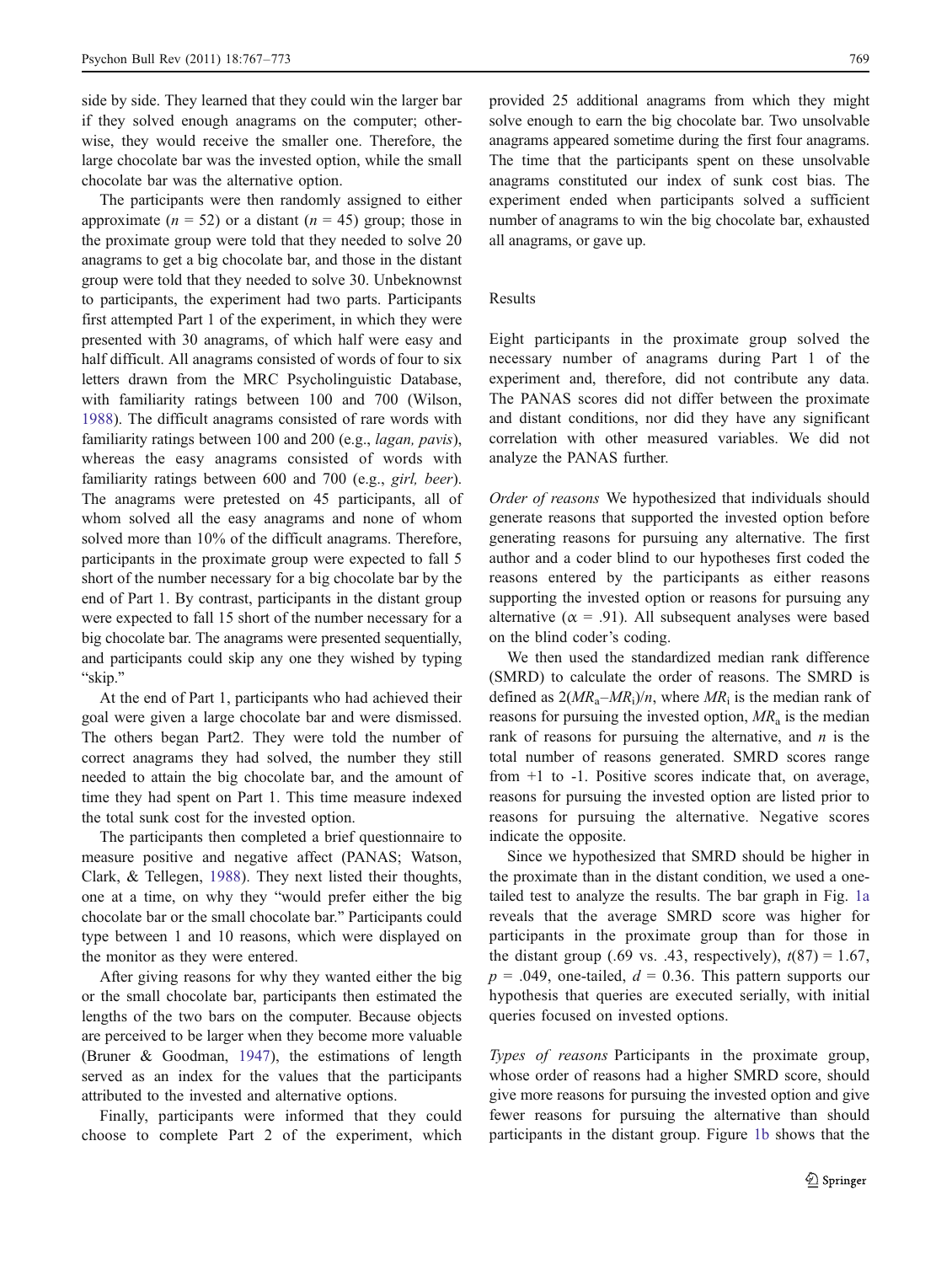<span id="page-3-0"></span>Fig. 1 Results of Experiment 1. All error bars indicate  $\pm 1$  SE. a Standardized median rank difference (SMRD) as a function of distance from the goal. b Number of reasons that support pursuing the invested and alternative options as a function of distance from the goal. c Difference in estimated length between the big and small chocolate bars as a function of distance from the goal. d Amount of time spent on unsolvable anagrams



participants in the proximate group generated more reasons for pursuing the invested option (2.66 vs. 2.22, respectively) and fewer reasons for pursuing the alternative (.61 vs. 1.00, respectively) than did participants in the distant group. A 2 (distance: proximate vs. distant)  $\times$  2 (support: for invested vs. for alternative) mixed ANOVA with the repeated measure on the second factor shows a significant interaction,  $F(1, 87) = 4.00, p = .049, d = 0.33.$ 

Difference in length More reasons generated to support the pursuit of the invested option and fewer reasons generated to support the pursuit of the alternative should, in turn, influence the perceived value difference between the two options. This difference should be more pronounced in the proximate condition than in the distant condition. Recall that the size estimate indexed the judged value of the option. Fig. 1c shows that the difference between the estimated length for the big and small chocolate bars was larger for participants in the proximate group than for those in the distant group (3.75 vs. 2.80 in., respectively),  $t(86)$  = 2.75,  $p = .004$ ,  $d = 0.59$ .<sup>1</sup> The proximity to the reward yielded by the invested option widened the gap in the subjective assessment of the value of the two options.

Time spent The amount of time that participants spent on Part 1 of the experiment predicted how much time they spent on the

unsolvable anagrams in Part 2 ( $\beta$  = .21,  $t$  = 2.02,  $p$  = .047). However, an analysis of covariance showed that the prediction breaks down when the distance from the goal is included in the regression, consistent with the project completion hypothesis that the sunk cost plays no role in the sunk cost bias after accounting for the distance from the goal.

Figure 1d shows that the proximate group spent more time on the unsolvable anagrams in Part 2 of the experiment, as compared with the distant group (70.2 vs. 57.6 s, respectively),  $t(87) = 2.07$ ,  $p = .04$ ,  $d = 0.44$ .

Predicting time spent on Part 2 from the length difference Regression analysis showed that the difference in estimated length significantly predicted the time that the participants spent on the unsolvable anagrams,  $\beta = .22$ ,  $t = 2.08$ ,  $p = .04$ .

# Discussion

Experiment 1 provides evidence that memory retrieval may underlie individuals' inclination to invest in one option at the expense of alternatives. In addition, the sunk cost individuals invested in terms of time spent in Part 1 of the experiment relates positively to the amount of time they spent on Part 2. However this relationship disappears when the distance from attaining the goal yielded by the invested option is controlled for. Moreover, distance from the goal influences the order in which reasons are generated and the types of reason that are considered by individuals, which, in turn, influence the perceived difference in value between

<sup>&</sup>lt;sup>1</sup> One participant in Experiment 1 and another participant in Experiment 2 did not estimate the lengths of the big and small chocolate bars. They were excluded from the analysis of length estimation but were included in the other analyses.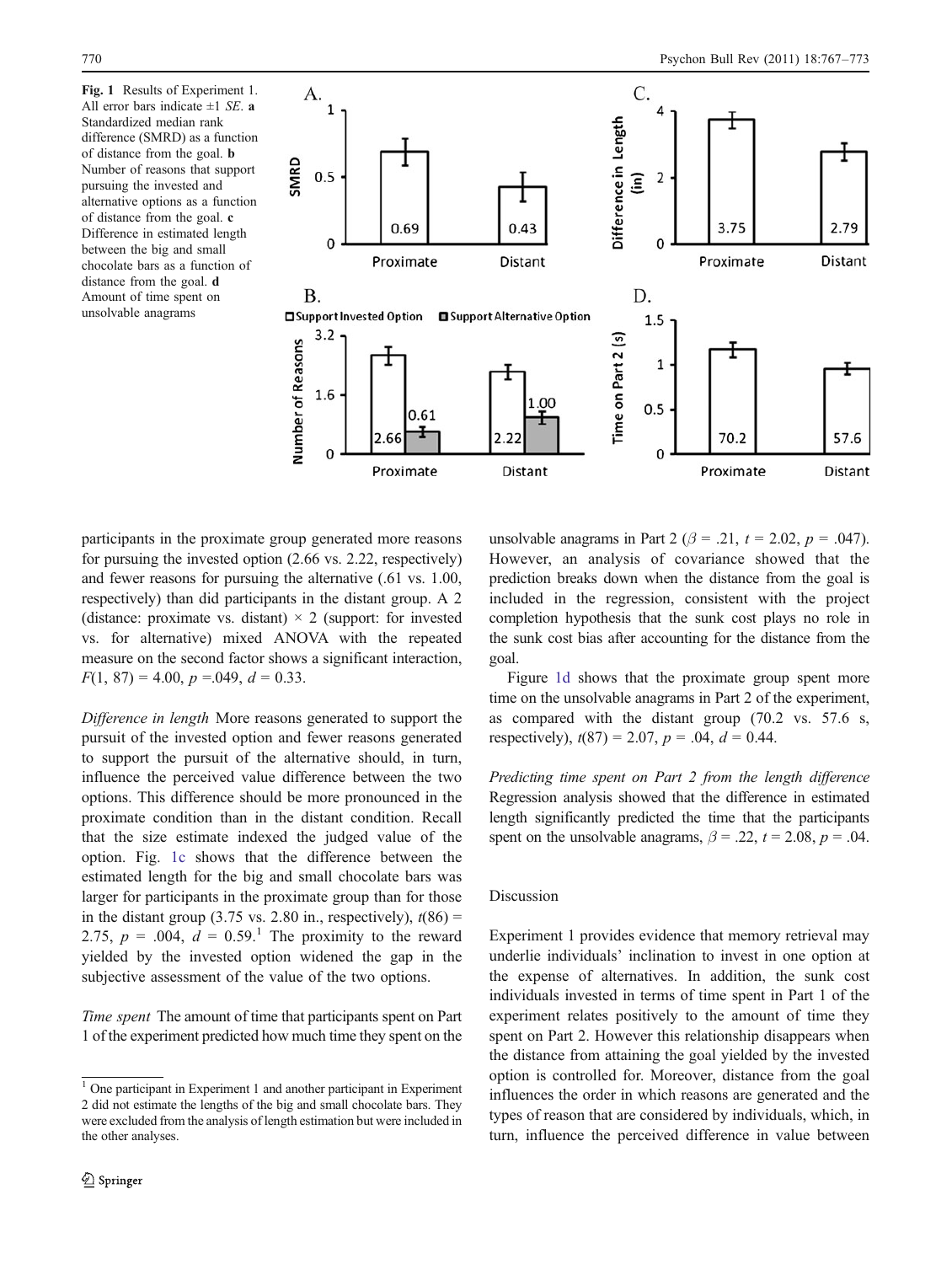the two options. The regression analysis showed that this difference significantly predicts the tendency to display the sunk cost bias.

Results thus far seem to corroborate our hypothesis that individuals' progress and accumulated sunk costs toward attaining an invested option influences the queries they generate to evaluate the invested and alternative options. The reasons generated in answering the queries, in turn, affect how the two options are valued and the individuals' propensity to display the sunk cost bias. However, one can argue that participants experienced progress toward only the invested, but not the alternative, option; thus, the exaggerated difference in value estimations might be due entirely to participants' inability to invest time toward attaining an alternative option. In addition, if the order of reasons generated by individuals drives the perception of value and sunk cost bias, forcing individuals to generate reasons for pursuing the alternative option first should attenuate the difference in the estimated length between the invested and alternative options and should reduce the time participants spend on unsolvable anagrams and the propensity to stay with the invested option. Experiment 2 tested both notions.

# Experiment 2

## Participants

One hundred-forty-three undergraduates from the University of Maryland participated in this study in exchange for course credit.

#### Design and procedure

The experiment was a 2 (distance: proximate vs. distant)  $\times$  2 (reasons generation: invested option first vs. alternative option first) ANOVA design. Participants first were told that they needed to solve 40 anagrams correctly in order to receive the big chocolate bar or fewer for the small bar and were randomly assigned to either the proximate  $(n = 70)$  or the distant  $(n = 73)$  condition. All participants then proceeded to Part 1 of the experiment, in which those in the proximate (distant) condition had to successfully solve 30 (15) anagrams. Upon completing the requisite number of anagrams, participants learned the amount of time they spent on Part 1and the amount of anagrams still needed for the big chocolate bar. Then half of the participants were assigned to the invested-option-first condition and were instructed to generate reasons why they preferred the big chocolate bar before they generated reasons why they preferred the small chocolate bar. The remaining half was assigned to the alternative-option-first condition and were instructed to generate reasons in the reverse order.

All the participants at this point estimated the lengths of the two bars on the computer and then decided whether to solve the remaining number of anagrams for the big chocolate bar or to solve just 5 anagrams for the small chocolate bar. Once the choice was made, participants began Part 2 of the experiment, which provided additional anagrams from which they might solve a sufficient number of anagrams, 10 for the proximate and 25 for the distant group, to earn the big chocolate bar. Two unsolvable anagrams appeared sometime during the first 4 anagrams. Part 2 ended when participants either solved a sufficient number of anagrams for their chosen chocolate bar or gave up.

# Results

Types of reasons As in Experiment 1, we first coded reasons containing positive properties of the invested (alternative) option and negative properties of an alternative (invested) option as reasons for pursuing the invested (alternative) option. The first author and a coder blind to the research hypotheses coded the reasons ( $\alpha$  = .93). All subsequent analyses were based on the blind coder's coding.

Figure [2a](#page-5-0) shows the difference in the numbers of reasons given in favor of pursuing the invested versus the alternative option. A 2 (distance: proximate vs. distant) $\times$ 2 (query order: invested option first vs. alternative option first) ANOVA with difference between the number of reasons for pursuing the invested option and the number of reasons for pursuing the alternative as the dependent variable reveals that query order was significant,  $F(1, 139) =$ 21.83,  $p < .001$ ,  $d = 0.77$ . Participants in the invested-optionfirst condition generated more reasons supporting the invested option than supporting the alternative option; the pattern was reversed in the alternative-first condition (.86 vs. -.56, respectively).

Difference in length Controlling the order of query generation affected the perceived length difference (a proxy for value difference) in the expected direction. That is, the difference was less in the alternative-option-first than in the invested-option-first condition, as indicated by the significant query order,  $F(1, 138) = 5.02$ ,  $p = .027$ ,  $d = 0.37$ . Figure [2b](#page-5-0) shows the estimated line lengths under the two conditions.

Time spent and switching As in Experiment 1, sunk cost in terms of the amount of time spent on Part 1 significantly predicted the time that participants spent on unsolvable anagrams in Part 2 and the likelihood that they would choose the invested over the alternative option. However, an ANCOVA showed that these relationships became non significant when goal distance was added as a covariate.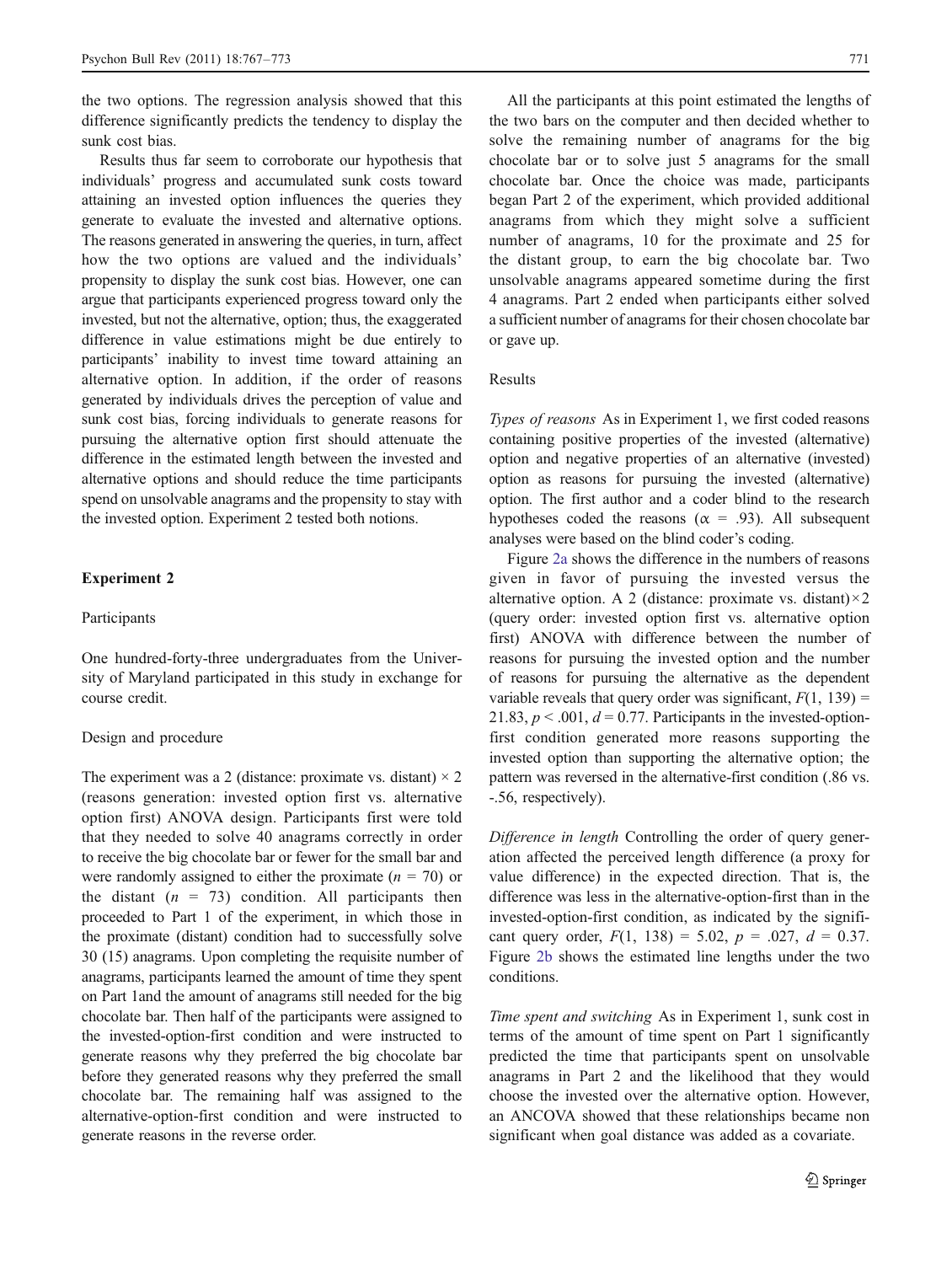<span id="page-5-0"></span>Fig. 2 Results of Experiment 2. All error bars indicate  $\pm 1$  SE. a Effects of distance from the goal and query order on the difference between the numbers of reasons generated to support pursuing the invested and alternative options. b Effects of distance from the goal and query order on the difference in estimated length between the big and small chocolate bars. c Effects of distance from the goal and query order on the amount of time spent on unsolvable anagrams. d Effects of distance from the goal and query order on the proportion of participants who chose to pursue the invested option over the alternative option upon finishing Part 1 of the experiment



Figure 2c shows that participants who generated queries on the invested option first spent significantly more time on the unsolvable anagrams than did those who generated queries on the alternative option first, as evidenced by the significant query order,  $F(1, 139) = 6.66$ ,  $p = .01$ ,  $d = 0.41$ .

Figure 2d shows the choice behavior. Consistent with the previous result, logistic regression revealed that only query order was significant,  $B = .54$ ,  $SE = .18$ ,  $p = .002$ . A greater proportion of participants in the invested-option-first condition chose the invested option than did those in the alternative-option-first condition.

Predicting time spent and choice from the difference in perceived length Regression analysis showed that the difference in estimated length significantly predicted the time that participants spent on the unsolvable anagrams,  $\beta = .195$ ,  $t = 2.35$ ,  $p = .02$ . A separate logistic regression also showed that length difference significantly predicted the likelihood to choose pursuing the invested option,  $B = .16$ .  $SE = .08$ ,  $p = .047$ .

PANAS scores The PANAS scores did not significantly differ between the proximate and distant conditions and did not correlate with any measured variables.

#### Discussion

The results corroborate our hypothesis that the type and order of reasons generated to support an option influences the perceived difference in values between the two options, which, in turn, determines individuals' tendency to display the sunk cost bias. The difference in perceived length of the large and small chocolate bars was reduced when the

participants were prompted to generate reasons that supported the small bar first, consequently reducing individuals' tendency to display the sunk cost bias, as observed in Experiment 1.

#### General discussion

Research on the sunk cost bias has focused mainly on why individuals continue allocating resources to the invested option, and few studies have investigated why they ignore potential opportunities to invest in alternatives. In two experiments, we showed that people generate reasons for pursuing an invested option more frequently and earlier than they do for an alternative in a sequence of reasons and that these differences increase as individuals progress toward the goal yielded by the invested option. This process of retrieving reasons leads to an exaggerated perception of the value difference between the invested and alternative options and causes individuals to display the sunk cost bias—in this case, continuing to spend time on unsolvable anagrams in the hope of attaining the large chocolate bar. However, reversing the natural order of generating reasons for pursuing the alternative option reduced the subjective difference in value and resulted in a reduced tendency to display the bias.

Past research has shown that asking individuals to carefully consider the "pros and cons" of all available options after incurring sunk costs does not reduce the bias (e.g., Simonson & Staw, [1992](#page-6-0)). Our results are consistent with this pattern, since they show that individuals rarely consider positive features of an alternative once they have sunk resources into an invested option. Even when positive features of the alternative are considered, they are contemplated at a much